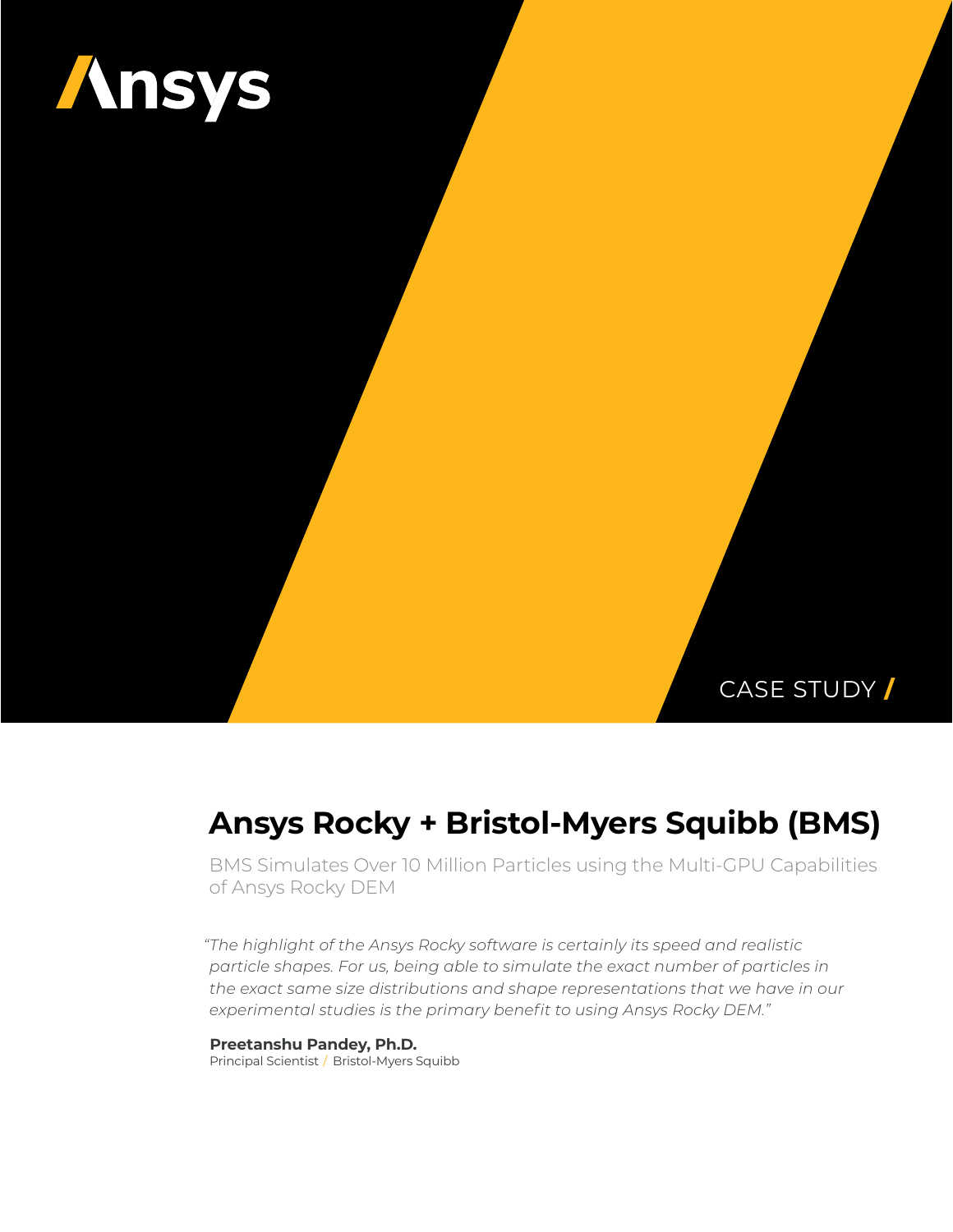

The pharmaceutical industry is known for its complicated manufacturing unit operations that involve complex physical processes. Because these processes are not well understood, scale-up during process development can be quite challenging as it is often done using large-scale Design of Experiments (DOEs), which can be difficult and expensive to accomplish.

To gain a better understanding of their processes and mitigate large-scale experimental costs during scale-up, some companies choose to study their material flow conditions with discrete element modeling (DEM) software.

Preetanshu Pandey, Principal Scientist at Bristol-Myers Squibb (BMS), says, "Some of our R&D processes involve DOEs going from one scale to another. With modeling support, we are able to perform smaller and fewer DOEs, which results in cost savings. Modeling helps in designing experiments better, and potentially reduces experimentation."

"Due to the limitations of the software, we were restricted to short simulations using mostly sphere-based particle representations, which still took a really long time to process," he says of their previous modeling experience. "In using Rocky DEM software, besides increasing the speed of the simulation, we are able to achieve a closer match to our experimental conditions in terms of the number of particles we are able to simulate at once."

This increase in processing speed—made possible by Ansys Rocky's powerful, multi-GPU solver—combined with Ansys Rocky's unique non-spherical shape representation and integrated post-processing capabilities, are the features that most attracted BMS to the software. "With Ansys Rocky, in certain cases (e.g. tablet coating), we are able to use the exact number and particle shape that we have in an experimental setting," explains Mr. Pandey. "Creating more of a one-to-one correlation of modeling-toexperiments is where I see the most benefit of using Ansys Rocky DEM.

#### */* HIGH-SHEAR WET GRANULATION STUDY

One of the studies BMS performed with Ansys Rocky was for a high-shear wet granulation process, which is used in the manufacturing of solids for oral-dose tablets. The challenge was to come up with the most effective scaleup rules by achieving a particle-level understanding of the process.

Granulators at various scales (1-L, 10-L, and 150-L) using both dry and wet placebo were simulated in Rocky and the results were compared with experimental data obtained via high-speed image analysis. According to BMS, the ability to simulate particle sizes and distributions relatively closer to reality was a standout advantage of Ansys Rocky over other DEM codes they had used in the past. These abilities, coupled with Rocky's high-performance, mutli-GPU solver, enabled them to compute a large amount of particles in a single simulation—over 10 Million for the 150-L case (Figure 1). This was not possible with prior codes due to the restrictive memory requirements involved. The Ansys Rocky solver uses the combined power of the available GPUs to distribute this memory in the motherboard, thus allowing very large particle counts to be computed in a much more reasonable timeframe (Figure 2). By using Ansys Rocky's multi-GPU processing, simulations were 20x faster than a 24 core CPU alone.

Figure 2: Speed-up and simulation run times (for 1 sec of real time) of a 10-L scale granulator (approx. 700,000 spherical shaped particles). Simulations were run on an 8-core CPU and also on various single and multi-GPU cards. By using Ansys Rocky's multi-GPU processing, simulations were 20x faster than an 8-core CPU alone.